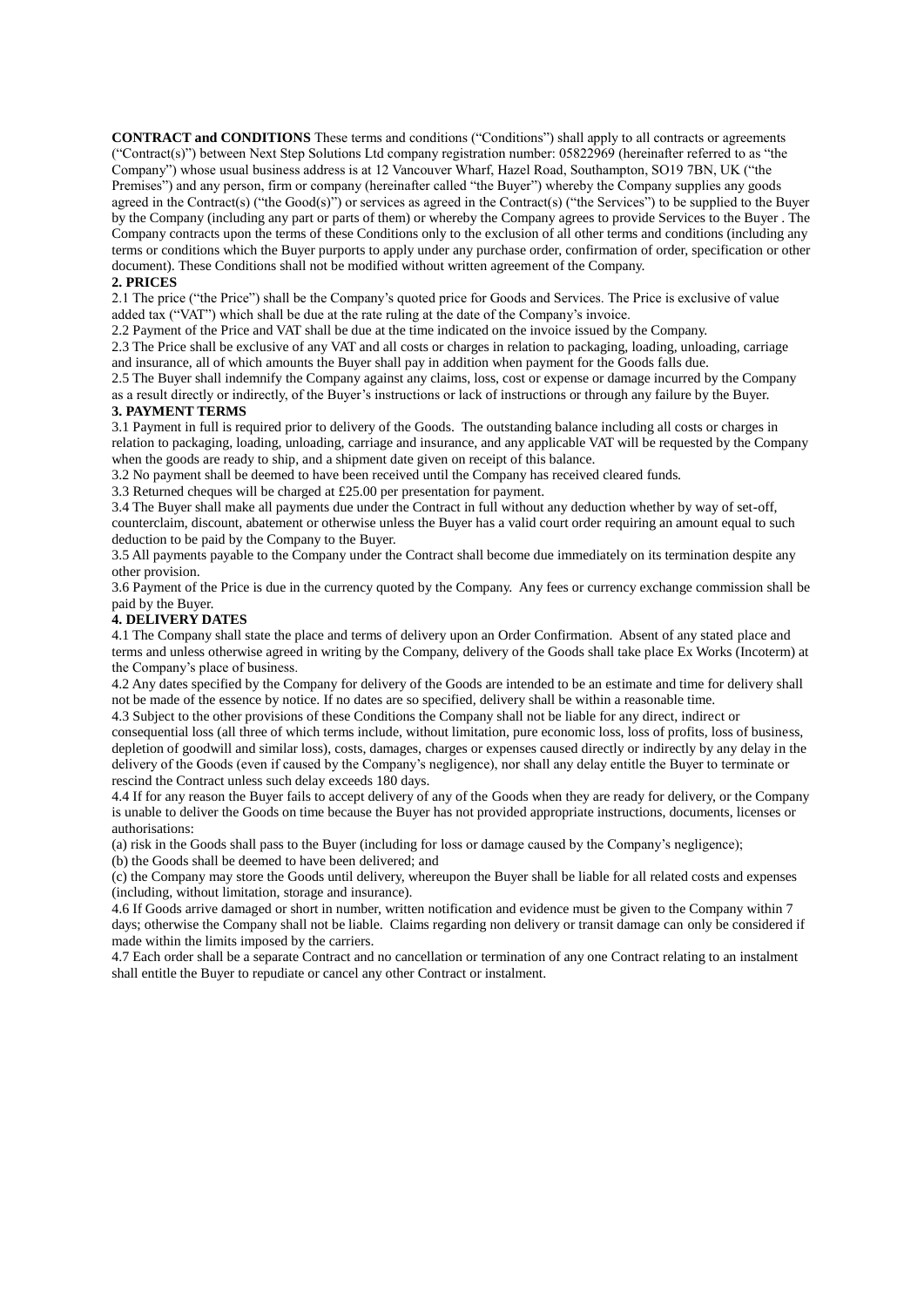## **5. NON-DELIVERY**

5.1 The quantity of any consignment of Goods as recorded by the Company upon despatch from the Company's Premises shall be conclusive evidence of the quantity received by the Buyer on delivery unless the Buyer can provide conclusive evidence proving the contrary.

5.2 The Company shall not be liable for any non-delivery of Goods (even if caused by the Company's negligence) unless the Buyer gives written notice to the Company of the non-delivery within 7 days of the date when the Goods would in the ordinary course of events have been received.

5.3 Any liability of the Company for non-delivery of the Goods shall be limited to replacing the Goods within a reasonable time or issuing a credit note at the pro rata Contract rate against any invoice raised for such Goods.

**6. RETURNS** Goods may not be returned to the Company without the Company's express permission in writing. Duly authorised returns shall be sent to the Company's Premises at the Buyer's expense. Any Goods which have been returned by the Buyer without the Company's written permission may be stored by the Company at the Buyer's risk.

# **7. RISK AND RESERVE OF TITLE**

7.1 The Goods shall be at the Buyer's risk from the time of delivery.

7.2 Where Goods are delivered by a carrier, the risk therein will pass to the Buyer immediately unloading commences (upon delivery). Where Goods are delivered by the Buyer's carrier, the risk therein will pass to the Buyer from the time of delivery to that carrier.

7.3 Ownership of the Goods shall not pass to the Buyer until the Company has received in full (in cash or cleared funds) all sums due to it in respect of:

(a) the Goods; and

(b) all other sums which are or which become due to the Company from the Buyer on any account.

7.3.1 The Buyer shall have paid the Price plus VAT in full; and 7.3.2 no other sums whatever shall be due from the Buyer to the Company.

7.4 Until Property and the Goods passes to the Buyer in accordance with clause 7.3 the Buyer shall hold the Goods and each of them on a fiduciary basis as bailee for the Company. The Buyer shall store the Goods (at no cost to the Company) and marked in such a way that they are clearly identified as the Company's property.

7.5 Notwithstanding that the Goods remain the property of the Company, the Buyer may with only written permission from the Company use or transfer the Goods.

7.6 The Company shall be entitled to recover payment for the Goods notwithstanding that ownership of any of the Goods has not passed from the Company.

7.7 Until such time as the Property and the Goods passes from the Company, the Buyer shall upon request deliver up such Goods to the Company. The Buyer grants the Company, its agents and employees an irrevocable licence at any time to enter any premises where the Goods are or may be stored in order to inspect them, or, where the Buyer's right to possession has terminated, to recover them. If the Buyer fails to do so the Company may enter upon any premises owned, occupied or controlled by the Buyer where the Goods are situated and repossess the Goods. On making of such request the rights of the Buyer under clause 7.5 shall cease.

7.8 The Buyer will maintain the Goods in satisfactory condition and shall insure and keep insured Goods to the Price against "all risks" to the reasonable satisfaction of the Company until the date the Property and the Goods passes from the Company, and shall whenever requested by the Company produce a copy of the Policy of insurance. Without prejudice to the other rights of the Company, if the Buyer fails to do so all sums whatever owing by the Buyer to the Company shall forthwith become due and payable.

7.9 The Buyer shall promptly deliver the prescribed particulars of this Contract to the Registrar in accordance with Companies Act 1985 Part XII as amended. Without prejudice to the other rights of the Company, if the Buyer fails to do so all sums whatever owing by the Buyer to the Company shall forthwith become due and payable.

7.10 The Buyer's right to possession of the Goods shall terminate immediately if:

(a) the Buyer has a bankruptcy order made against them or makes an arrangement or composition with their creditors, or otherwise takes the benefit of any statutory provision for the time being in force for the relief of insolvent debtors, or (being a body corporate) convenes a meeting of creditors (whether formal or informal), or enters into liquidation (whether voluntary or compulsory), except a solvent voluntary liquidation for the purpose only of reconstruction or amalgamation, or has a receiver and/or manager, administrator or administrative receiver appointed of its undertaking or any part thereof, or documents are filed with the court for the appointment of an administrator of the Buyer, or notice of intention to appoint an administrator is given by the Buyer or their directors or by a qualifying floating charge holder (as defined in paragraph 14 of Schedule B1 to the Insolvency Act 1986), or a resolution is passed or a petition presented to any court for the winding-up of the Buyer or for the granting of an administration order in respect of the Buyer, or any proceedings are commenced relating to the insolvency or possible insolvency of the Buyer; or

(b) the Buyer suffers or allows any execution, whether legal or equitable, to be levied on their property or obtained against them, or fails to observe or perform any of their obligations under the Contract or any other contract between the Company and the Buyer, or is unable to pay their debts within the meaning of section 123 of the Insolvency Act 1986 or the Buyer ceases to trade; or

(c) the Buyer encumbers or in any way charges any of the Goods.

7.11 On termination of the Contract, howsoever caused, the Company's (but not the Buyer's) rights contained in this condition 7 shall remain in effect.

### **8. ACCEPTANCE OF THE GOODS**

The Buyer shall be deemed to have accepted the Goods (24 hours) after the delivery to the Buyer. After acceptance the Buyer shall not be entitled to reject Goods which are not in accordance with the Contract.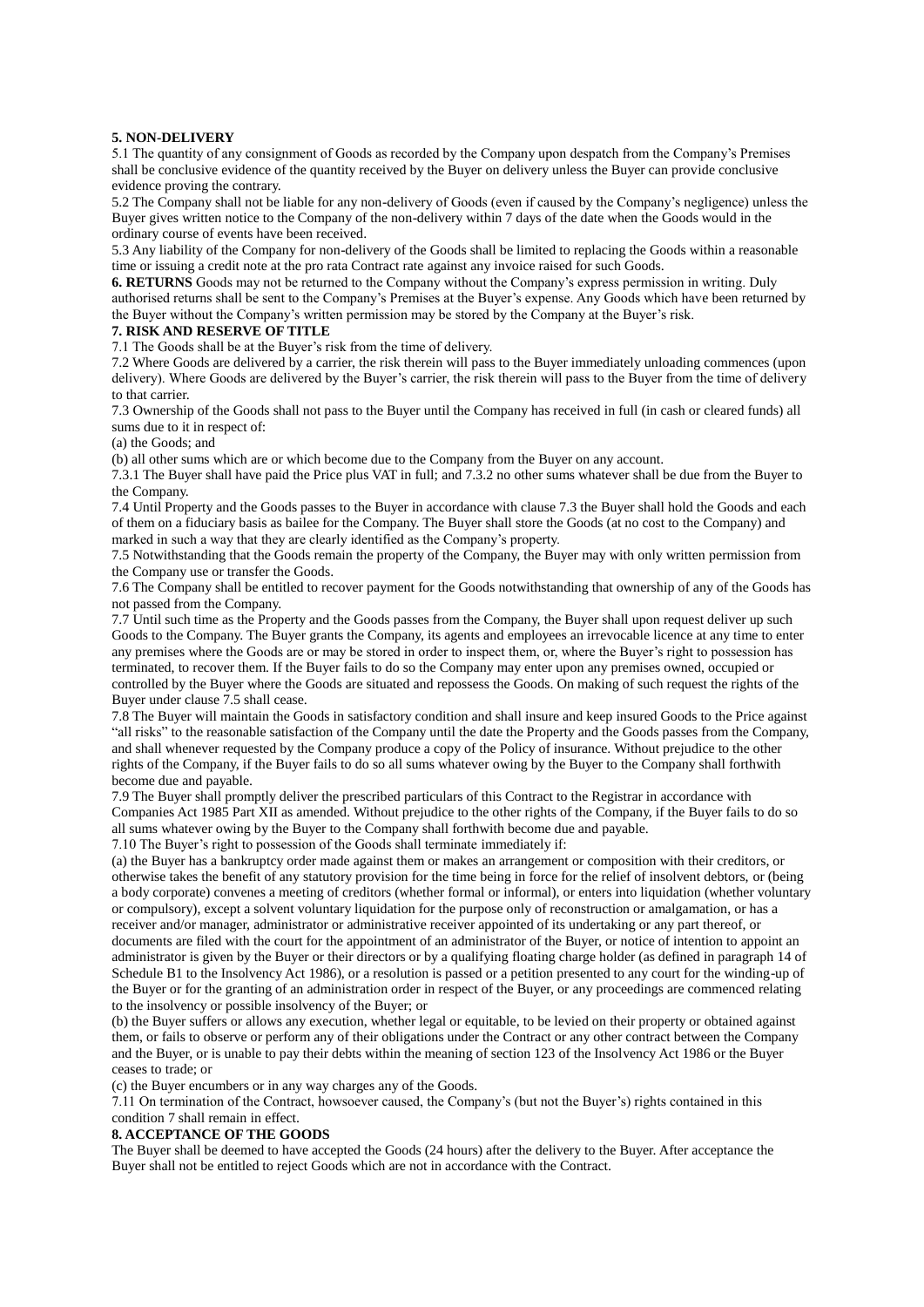# **9. CONSEQUENTIAL LOSS**

The Company shall not be liable for any costs, claims, damages or expenses arising out of any tortious act or omission or any breach of contract or statutory duty calculated by reference to profits, income, production or accruals or loss of such profits, income, production or accruals or by reference to accrual of such costs, claims, damages or expenses on a time basis.

### **10. LIABILITY CLAUSE**

10.1 The following provisions set out the entire financial liability of the Company (including any liability for the acts or omissions of its employees, agents and subcontractors) to the Buyer in respect of:

(a) any breach of these Conditions;

(b) any use made or resale by the Buyer of any of the Goods, or of any product incorporating any of the Goods; and (c) any representation, statement or tortious act or omission including negligence arising under or in connection with the Contract.

10.2 All warranties, conditions and other terms implied by statute or common law (save for the conditions implied by section 12 of the Sale of Goods Act 1979) are, to the fullest extent permitted by law, excluded from the Contract.

10.3 Nothing in these Conditions excludes or limits the liability of the Company:

(a) for death or personal injury caused by the Company's negligence; or

(b) under section 2(3), Consumer Protection Act 1987; or

(c) for any matter which it would be illegal for the Company to exclude or attempt to exclude its liability; or

(d) for fraud or fraudulent misrepresentation.

10.4 Subject to condition 10.2 and condition 10.3:

(a) the Company's total liability in contract, tort

(including negligence or breach of statutory duty), misrepresentation, restitution or otherwise, arising in connection with the performance or contemplated performance of the Contract shall be limited to the Price; and

(b) the Company shall not be liable to the Buyer for any pure economic loss, loss of profit, loss of business, depletion of goodwill or otherwise, in each case whether direct, indirect or consequential, or any claims for consequential compensation whatsoever (howsoever caused) which arise out of or in connection with the Contract.

## **11. FORCE MAJEURE**

The Company shall not be liable to the Buyer for any loss, damage or default occasioned by reason of any Act of God, strike, labour dispute, fire, flood, war, terrorism, reduction in or unavailability of power at the manufacturing plant, breakdown of plant or machinery, public disaster, shortage or unavailability of raw materials from normal sources of supply, or any other cause or reason beyond the control of the Company. The terms of this contract shall be extended by a reasonable period in the event thereof.

# **12. DATA PROTECTION ACT 1998**

The Company may transfer information about the Buyer to other parties, as may be required in conducting business. **13. CANCELLATION** 

Save as provided in these Conditions the Contract may not be cancelled except by agreement in writing of both parties and upon the payment to the Company of such amount as may be necessary to indemnify the Company against all loss resulting from the said cancellation.

# **14. INTELLECTUAL PROPERTY RIGHTS**

14.1 The Company, save as where expressly agreed in writing by the Company and the Buyer having provided Services or Goods, is the owner or licensee of all patents, trade marks, service marks, rights (registered or unregistered) in any designs, applications for any of the foregoing, trade or business names, copyright (including rights in computer software) and topography rights, knowhow, secrets, formulae and processes, lists of suppliers and customers and other proprietary knowledge and information, internet domain names, rights protecting goodwill and reputation, database rights and all rights and forms of protection of a similar nature to any of the foregoing, or having equivalent effect anywhere in the world and all rights under licences and consents

("Intellectual Property Rights") forming part of the Goods and Services.

14.2 Save where expressly agreed in writing by the Company and the Buyer, these Conditions shall not be construed to convey or transfer any ownership or proprietary interest in any Intellectual Property Rights in the Goods or Services. 14.3 Save where expressly agreed in writing by the Company and the Buyer, and except to the extent that the Company cannot prohibit such acts by law, the Buyer agrees not to translate, adapt, vary, modify, disassemble, decompile or reverse engineer the Goods or Services provided or create derivative works of the same for any purpose (including error correction or any other type of maintenance) without the Company's prior written consent.

14.4 Save where expressly agreed in writing by the Company and the Buyer, the Buyer undertakes to first consult the Company regarding any data the Buyer requires in order to achieve interoperability.

14.5 The Buyer undertakes throughout the Term not to cause or permit anything which may damage or endanger the Company's Intellectual Property Rights or the Company's title to them or assist or allow others to do so

# **15. ASSIGNMENT**

15.1 The Company may assign the Contract or any part of it to any person, firm or company.

15.2 The Buyer shall not be entitled to assign the Contract or any part of it without the prior written consent of the Company.